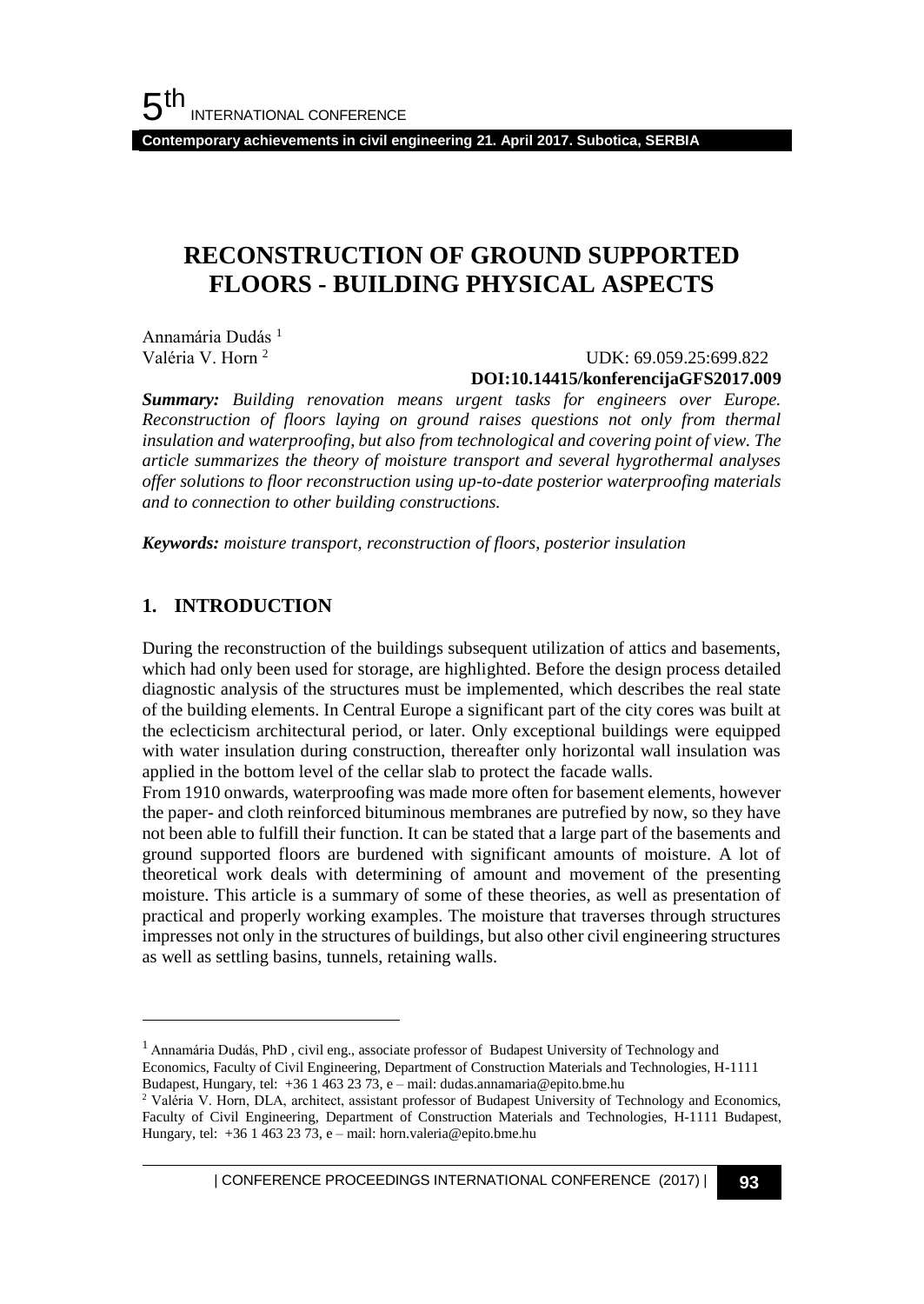## **Савремена достигнућа у грађевинарству 21. април 2017. Суботица, СРБИЈА**

## **2. THEORETICAL PHYSICS OF THE MOISTURE TRANSPORT**

A significant part of building materials is permeable to vapour and liquid moisture. In brick, stone and concrete structures in the soil the moisture is present in vapour and liquid state. In most cases, both moisture phases appears in the pores: the water vapour above the liquid, on the surface of the pore in form of molecular water layer and water vapour. Presence of moisture depends on the structure and pore size of the material. The effect of moisture on the material should be analysedseparately for solid, closed and open pore structure. The solid materials react chemically with water or absorbs moisture by osmosis. In the closed-pore materials the moisture uptakes realized by surface adsorption, while in the open-pore materials it occurs by diffusion, capillary water uptaking and adsorption.

## **Water vapour mechanisms**

Water vapour from the soil passes into the inner space in two ways: effusion or diffusion. During effusion the vapour transmits coincidently to the walls of very small connected pores. During diffusion the water molecules mix with air and the vapour is transmitted by the effect of the concentration difference. In this case water molecules are encountered. In porous solid materials various types of diffusion are taking place.

Molecular diffusion happens in the wide pores which have larger diameter than the free path of molecules. This diffusion is mostly the same than the diffusion in homogeneous medium, but the cross section of the pores are smaller, thus it is called as effective diffusion.

The so-called Knudsen transport is the characteristic of the narrow pores, wherein the pore diameter is less or equal than the free pore-length. The gas molecules collide with each other and the wall of pore. The diffusing material, so the water vapor mass flow is describe by Fick's I<sup>st</sup> law. The temporal changes in the concentration of water vapour are calculated on the basis of Fick's 2nd law.

One of the diffusion mechanism also should be mentioned, that is the dissolution diffusion. This is a typical process of certain organic polymers. Contrary to mineral building materials, the water is linked to macromolecules of the polymer, and there the plastic swells. Concerning water vapour solubility of the polymer is determined by the macromolecular chain and the polar or apolar characteristic of the plasticizer. (Fig.1., 2.)

## **Water transport**

In liquid phase the water is carried by capillary movement and flow. The limit of expanse of water has a minimum surface. In the pores, as very thin capillaries, the water rises due to the surface tension. Therefore between the fluid and wall of the pore, as well as the wall of the pore and air, cohesion and adhesion are different.

The flow is water movement occurring due to the pressure difference. Condition of flow is that the capillaries and pores are saturated, so the adsorption forces do not impede water movement. The surface diffusion always occurs in the presence of liquid. The surface diffusion is the movement of those water molecules, which form a thin film of water on the surfaces of pores and of microcapillaries of hygroscopic materials, therefore the wall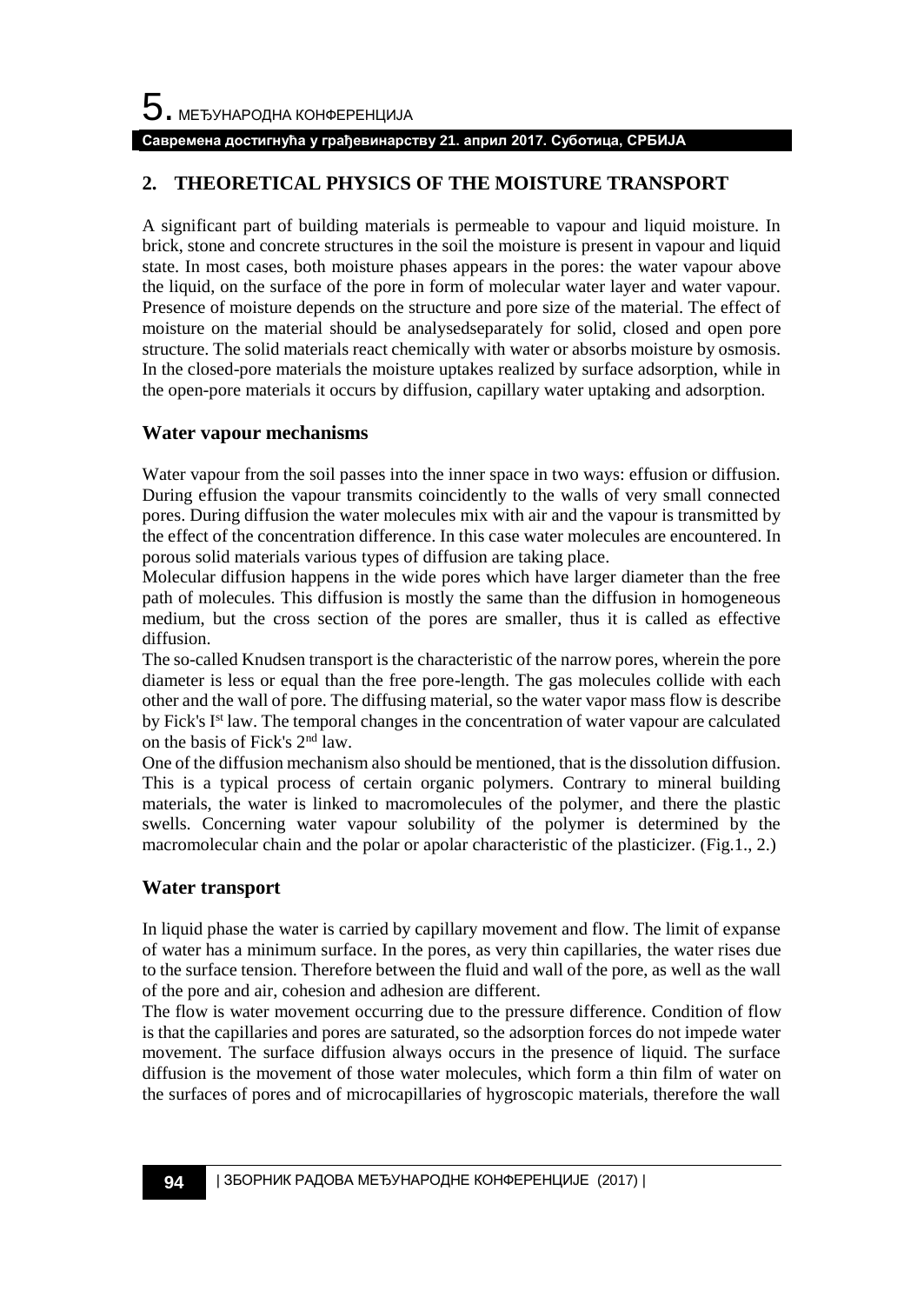## $5<sup>th</sup>$ INTERNATIONAL CONFERENCE

**Contemporary achievements in civil engineering 21. April 2017. Subotica, SERBIA**

of the pores absorbs the water vapour molecules. Surface diffusion is determined by the relative humidity and the surface roughness.



Figure 1. Mechanisms of diffusion and effusion

Figure 2. Surface (a), dissolution (b) and water wapour diffusion (c)

Another phenomenon should be noted in which in cement plasters, fine concrete, solid or sandy soils and water-content polymers a voltage change eventuates, and the water moves into cathode direction. This phenomenon is the electro-osmosis, which occurs always on the border of the two media of fine pore structure.

Mechanisms of moisture transport are determined by:

- water content of the pores,

- the size of the pores.

| Mechanism         | Typical property, describing law         | Example                        |
|-------------------|------------------------------------------|--------------------------------|
| water<br>vapour   | gaseous form of water in pores           | gaseous state,                 |
| diffusion         | open pores; Fick's laws, gas laws        | relative dry porous material   |
| surface diffusion | movement of absorbed<br>water            | materials with high pore-      |
|                   | molecules on wall of pores;              | rate moderate water content    |
|                   | open pores                               |                                |
| dissolution       | water solubility;                        | organic polymers               |
| diffusion         | Fick's lows                              |                                |
| capillarity       | liquid water in open pores,              | porous materials               |
|                   | surface-tension                          |                                |
| flow              | water flow due to pressure differentials | at coarse pore sizes partly or |
|                   | Darcy's law                              | totally, at fine pore-sizes    |
|                   |                                          | totally saturated              |
| electrokinetic    | water flow in pores due to electrical    | materials with fine pore       |
| phenomena         | fields                                   | structure, clay, sandstone,    |
| electro-osmosis   | modified Darcy's law                     | organic polymers               |

*Table 1: Comparison of various moisture transport processes according to Klopfer [1]*

In Figure 3. the humidity increasing in the pores of building materials is illustrated (on the basis of Fechner's works [2]).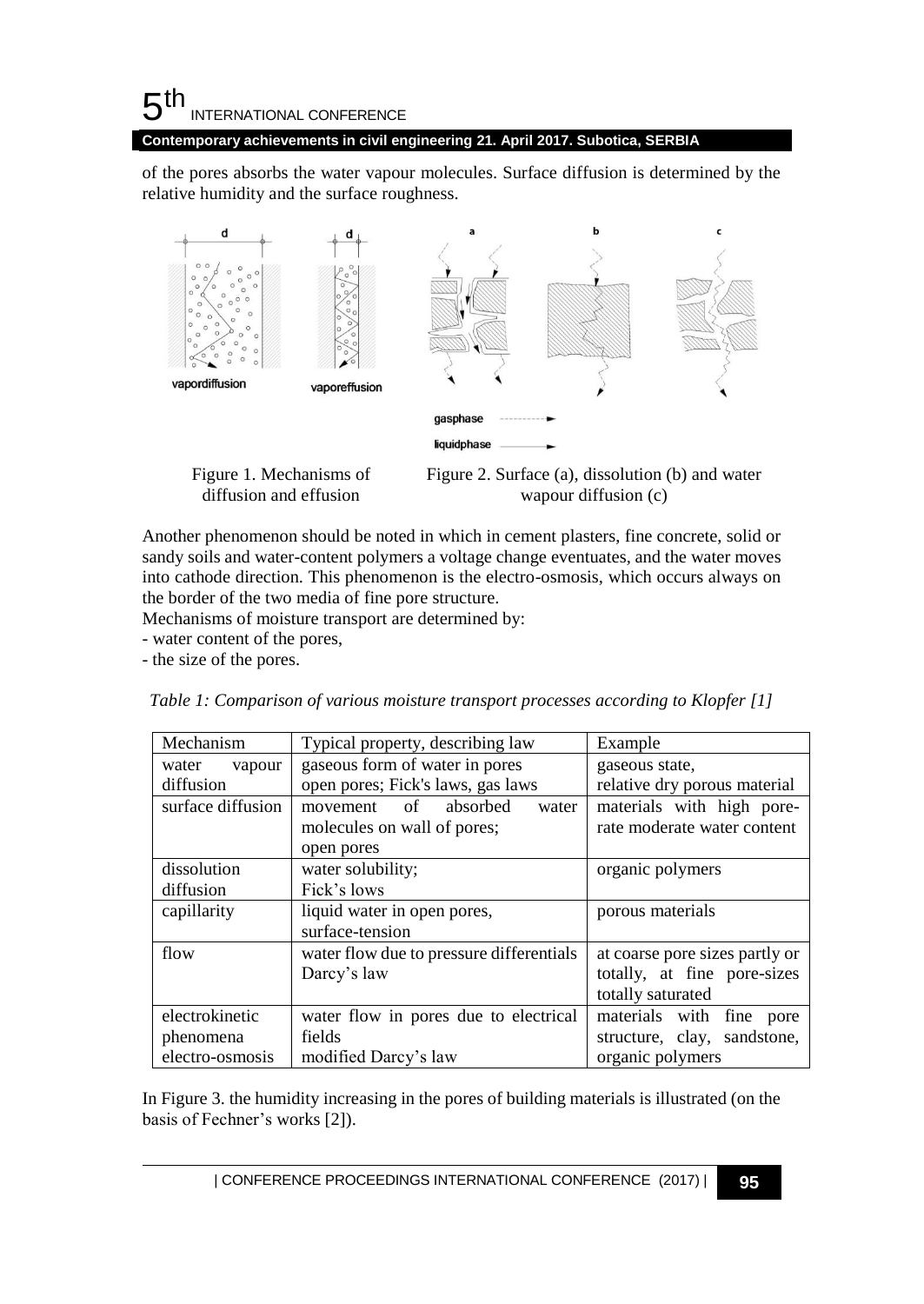



*Figure 3. Capillary condensation and pore saturation due to ascending water vapour*

On the pore walls of dry materials the water vapour is absorbed, then there is not moisture transport. The pore walls are covered with the water in some molecules thickness, so with the termination of adsorption forces water vapour is diffusible, and surface diffusion is also significant. As a result of the rising water vapour the capillary driving starts. The water vapour condense on capillary walls, finally the pore is saturated with water. In structure with high moisture content the moisture transport is determined by the capillary forces and flow. However, for a certain moisture content can not be assigned a form of moisture transport because it is affected by also the temperature and the size of the pores.

### **The calculation methods of moisture transport**

The moisture transport is a relatively slowly ongoing process in time. Therefore, many of the methods of calculation assumes stationary state. According to Kießl, moisture transport of building structure is determined by the moisture content of building material, the temperature and the pressure (gradient) changes as well as the pore size and distribution [3]. According to Klopfer inside of the structure in contact with water drying process takes place [1]. Fluid transport occurs on water attacked side. Here, the water content is higher than the equilibrum moisture content in the building material at 95% relative humidity. Close to the inner side the moisture escapes by diffusion, at this side the moisture content is lower than equilibrium moisture. Figure 4 shows the cross section of the structure with the moisture distribution in one water-side load.



*Figure 4. Water evaporation reduction in the internal side of a structure with outer side water load (according to Klopfer [1])*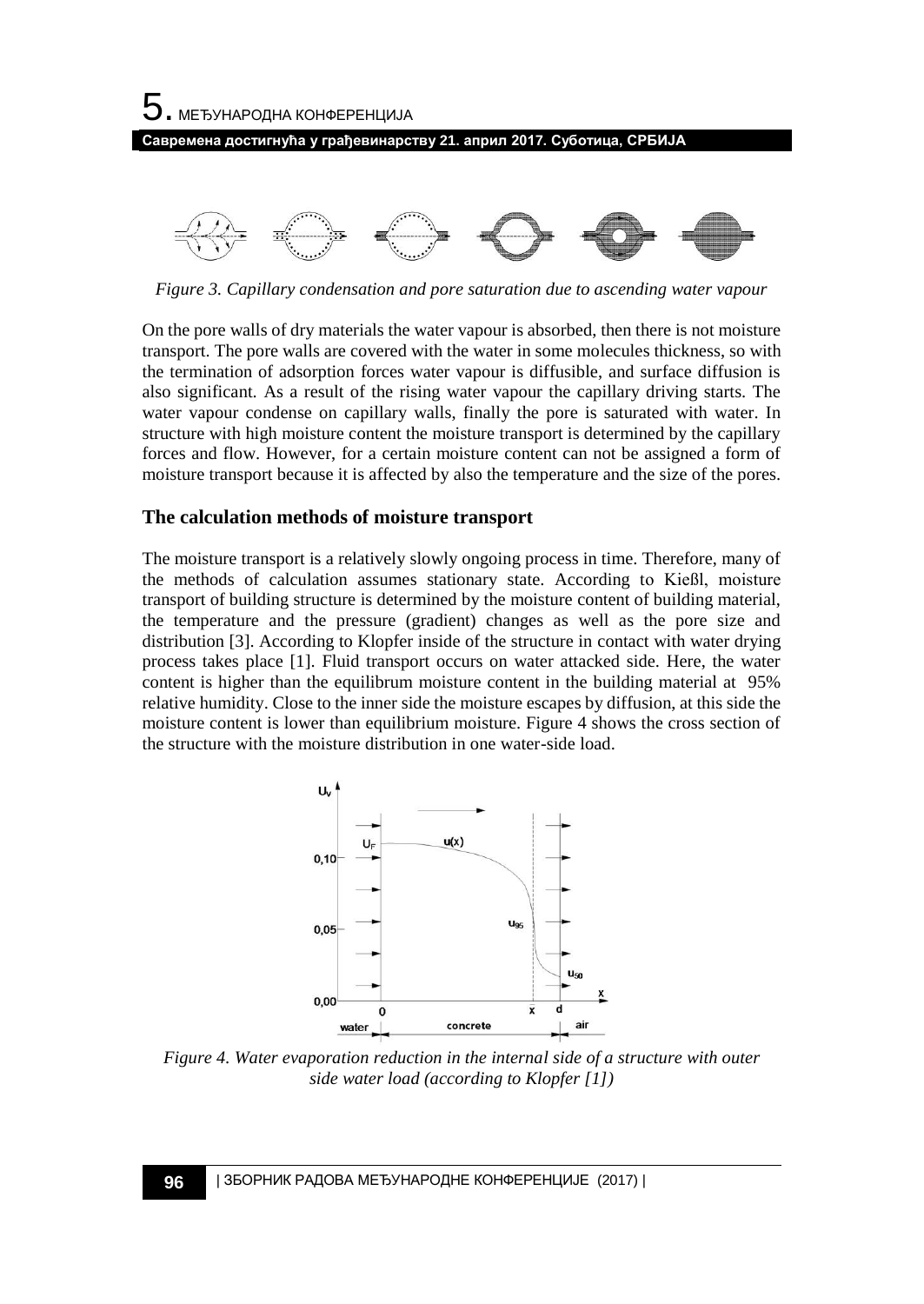#### 5 th INTERNATIONAL CONFERENCE

## **Contemporary achievements in civil engineering 21. April 2017. Subotica, SERBIA**

On the inner side of the structure water vapour diffusion takes place. This has a great significance in watertight concrete structures, as moisture coming from the soil evaporates into the interior. This moisture must be driven by natural ventilation or air technique.

The time-dependent processes can be tested with the Fraunhofer Institut für Bauphysik WUFI programs. These multi-layer structures can be analyzed by combined heat and moisture transport in parallel layers. At the vapour transport calculation the vapour diffusion and dissolution diffusion, while at the liquid transport the capillarity and surface diffusion are taken into account. As boundary condition meteorological and climatic data of interiors are needed. The results show the temporal variations of relative moisture, the heat flow density, the average moisture content of structural sections and thetotal moisture content of the entire structure. The temperature distribution, relative humidity and moisture content of the sections in any point at any time can be determined [4]. The program can not handle the flow of water, for example leakage and hydraulic flow, electroosmotic and kinetic effects. There is a suitable program for consideration of the above mentioned effects. The Dresden University of Technology has developed Delphin [5]. This also examines coupled heat and moisture transport in materials at instacioner state. The simulation is used to determine the temperature, the humidity and the vapor pressure distribution of the structure. As boundary conditions air temperature, air pressure, direct and diffuse short-wave and long-wave radiation, wind speed and direction, precipitation and air pressure are taken into account. At the structures in the soil the program can handle the effect of hydrostatic water pressure and the transport of dissolved salts. The procedures for the calculation of the moisture transports were compared by O. Fechner (Institut für Bauingenieurwesen Berlin). During comparison watertight concrete structure was tested in the soil with different thicknesses under the same conditions in stationary state. The aim of the study was to determine the overall throughput of moisture for a period of 5 years. Fechner found that the results for the moisture supplied show strong correlation for structures in the soil. This establishes that with steady-state analysis, as an easier method suitable results can be detected. [2] According ot Fechner the moisture which is passing through the structure that the inner surface of the air takes on [2]:

$$
Q_v = n \cdot m_s \cdot [(100 - p_{hi})/100] \cdot V \cdot 24 [g/m^2 d]
$$
 (1)

where,

 $Q_v$  quantity of humidity that air can take up [g/m<sup>2</sup>d]

n number of air changes  $[1/h]$ , average basement window n = 0,2, ventilated space n≥0,5

V room volume relation to external surface  $[m^3/m^2]$ 

 $m_s$  maximum water content of air  $[g/m^3]$ 

 $p_{hi}$  relative humidity [%].

A safety factor is required for sufficient moisture equatation:

$$
Q_v > 1.75 \cdot Q \tag{2}
$$

The process can take place if the surface is not closed with a vapour barrier layer. To avoid moisture damage it should be ensure that the traversed moisture can evaporate freely from the basement walls and floors. The furnishings of the room do not impede moisture path, the covering must be designed to let the air flow in front of the walls and floors.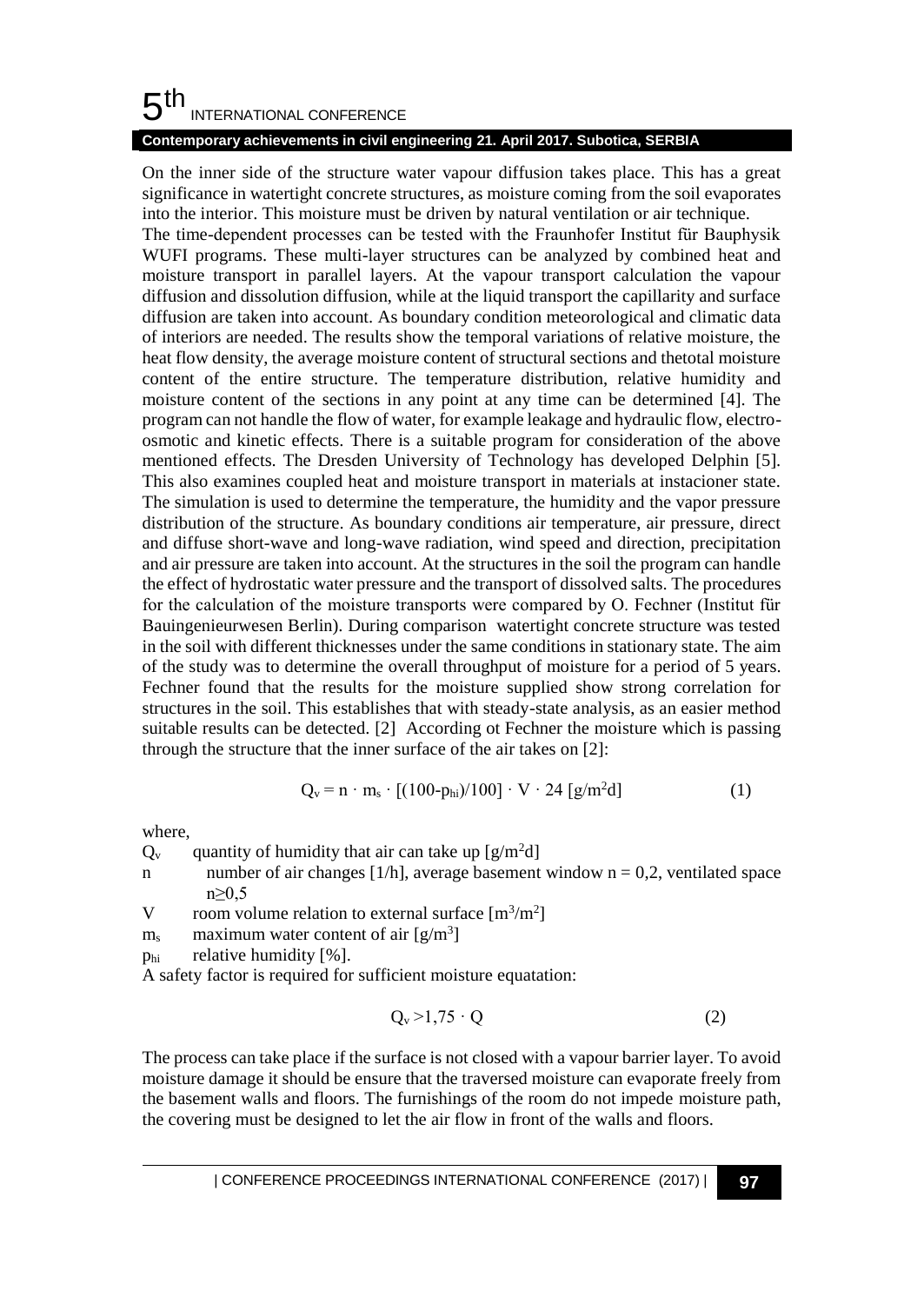## **3. MOISTURE INSULATION IN BUILDING CONSTRUCTION PRACTICE**

During the reconstruction of residential buildings improving the living conditions of the residents is often neglected, the owners just concentrate on building energy modernization. Characteristically thermal insulation of the facade, window replacement and possibly building services renovation is being done, but to improve the interiors are not part of the plans. This is especially a growing problem in the structures of buildings in contact with the soil, where wetting of building parts is caused by insufficient waterproofing, the residents' health is at risk. The impermissibly high humidity of structures can lead to spoilage, weathering, efflorescence and also to mold. The durability of building construction and compliance for user requirements can be solved by posterior waterproofing and by new order of layers. The first step of reconstruction works should be the prevention and the reduction of the wetting processes, which were described by the above-mentioned physical phenomena. The average age of domestic building stock is much more than the estimated average life of waterproofing materials, so probably the waterproofings already do not perform their duties properly. Waterproofing materials of the previous decades, such as bituminous membranes on paper, tar membranes, pitch, etc., on the basis of diagnostic experience, they have been aged. Against groundwater, soil moisture and water vapour a number of technologies are available, in addition the traditional membranes state of the art insulation coatings also can be useful. There are dozens of years of experience in application of bituminous and PVC waterproofing, watertight concretes and drainage systems. However at renovations the building characteristics, the construction conditions or the economic issues narrow the scope of applicable technologies. Thus use of such novel group of techniques and materials are required, in which case of reconstruction tasks collectively implement by the complex protection mechanism against moisture. Regarding the lack or insufficient waterproofing the tasks of the floor reconstruction should be basically treated from waterproofing perspective. The solution for that has an effect on the durabiliy of the layers of floor, moreover affects the placement of the thermal insulation.

If waterproofing under the floor is no longer able to serve, presumably the waterproofing under the wall either. Then generally the capillary moisture rising causes the damages, which is further intensified by the water vapour diffusion. Renovating or rebuilding of ground supported floor structures is closely related to posterior waterproofing of walls both by the stoppage of wetting of capillary action and by keeping away rainwater from the skirting wall and soil moisture from the building structure. Applying these together formes a complex system: a continuous waterproofing with the horizontal floor, the layer through the cross section of wall, and the vertical wall insulation. For the masonry through boreholes chemical injection materials forms a watertight layer in the wall cross section. The surfaces of pores of the masonry become hydrophobic for example with silane-based creams, further narrowing of capillaries is achieved with alkali-silicate agents.

## **Advanced materials of posterior waterproofing**

The effective resolution of posterior surface waterproofing is given by cement-based mortar smeared insulations. Favorable characteristics can be listed as rapid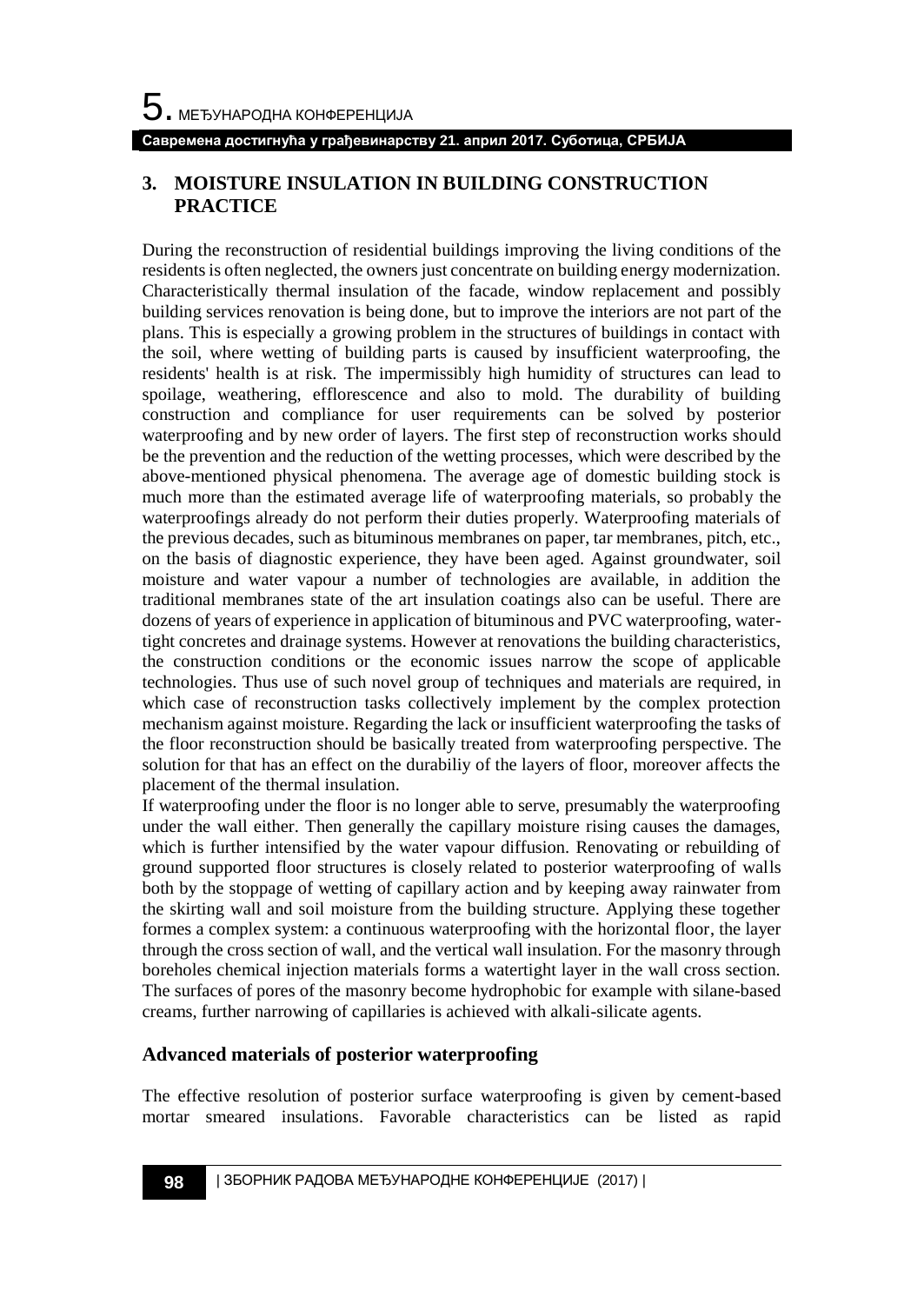#### 5 th INTERNATIONAL CONFERENCE

## **Contemporary achievements in civil engineering 21. April 2017. Subotica, SERBIA**

implementation, low labor requirement and simple application. Two-component variations form a thin film layer  $(\sim 2 \text{ mm})$  flexible coating and the surface cladding could be strictly built. Compared to conventional waterproofing material the water vapour diffusion resistance coefficient is relatively low  $(\mu \sim 1000)$ . [6] This property allows the slow escape of the water vapour from the wet structure after waterproofing, so the drying process.

The rigid insulating cement-based mortars, as novel solution for engineering structure are performing crystalline mechanism that closes the path of the water with filling the capillaries of the concrete surface in few mm thickness. With this, impermeability is achieved, but the adhesion of a next layer is obstructed because of the complete closure of surface porosity. If a new concrete structure is operating during the reconstruction, the crystalline waterproofing admixture can be used, thus the total concrete structures can be made watertight. With the crystallization the forming concrete cracks can filled up, so it works as "self-healing" waterproofing up to 0.4 mm width.

At the watertight reinforced concrete structures in the connections the working joints are the weakest points of the waterproofing. In addition to the bentonite tapes and the socalled roundabout tapes, thermoplastic elastomer swelling tapes are spreading. This material operating on the physical principle of dissolution diffusion can increase 10 times of its volume under continuous load of water, and at dry state it shrinks back. [6] As the water vapour resistance of watertight concrete structures due to the waterproofing additive does not increase significantly, so this change can not be separately analyzed in this research.

## **Building constructional considerations related to floor reconstruction**

The structural solutions may be varied in comparison to the reconstruction possibilities (Fig. 5). Several aspects need to be considered after the structural and building physical diagnosis of the existing layers (eg. Fig. 5.A, B, C).

With the deliberation of possibility of the finished floor level changing, basically three group of solutions are possible: "heightening" on the existing floor (Fig. 5.D, E); termination of floor layers under the bottom of original cover plane then building new layers (Fig. 5.F); even the entire removing of existing floor (Fig. 5.G, H, I) and build a completely new.

When a waterproofing layer and the new covering are the target, and the former bonded cladding is ceramic tile, it is possible to maintain it and build the new layers on special bonding primer. In this case thermal insulating capacity development is not possible (Fig. 5.D). The addition of thermal insulation layer system, with the feasible increased finished floor level, requires the construction of additional layers: technological insulation, screed, new covering (Fig. 5.E). If the original floor covering (e.g. parquet) dissassembly is necessary due to its material or defective condition, but the waterproofing is appropriate, it is possible to built a new order of layer design.

Then increasing the finished floor level with a few cms, on the thermal insulation layer with a thin fiber-reinforced cement screed load distribution layer any new covering could be constructed (Fig. 5.F). Depending on the rate of reconstruction and the existing order of layers of the floor, the entire rebuilding of the floor order of layers (Fig. 5.G,H,I) gives the most effective solution from structural, waterproofing and vapour barrier point of view.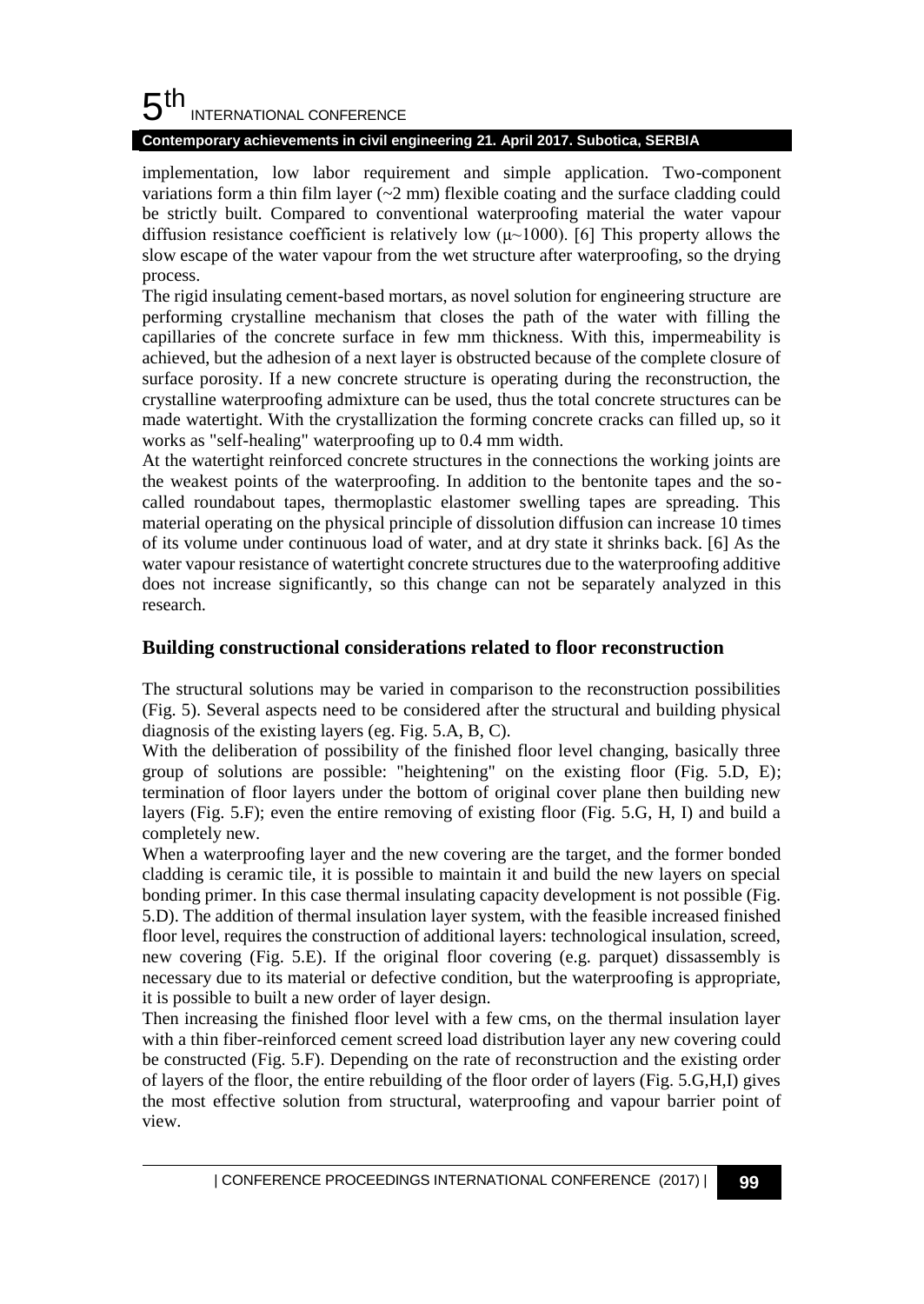**Савремена достигнућа у грађевинарству 21. април 2017. Суботица, СРБИЈА**



*Figure 5. Reconstruction versions on ground supported floors*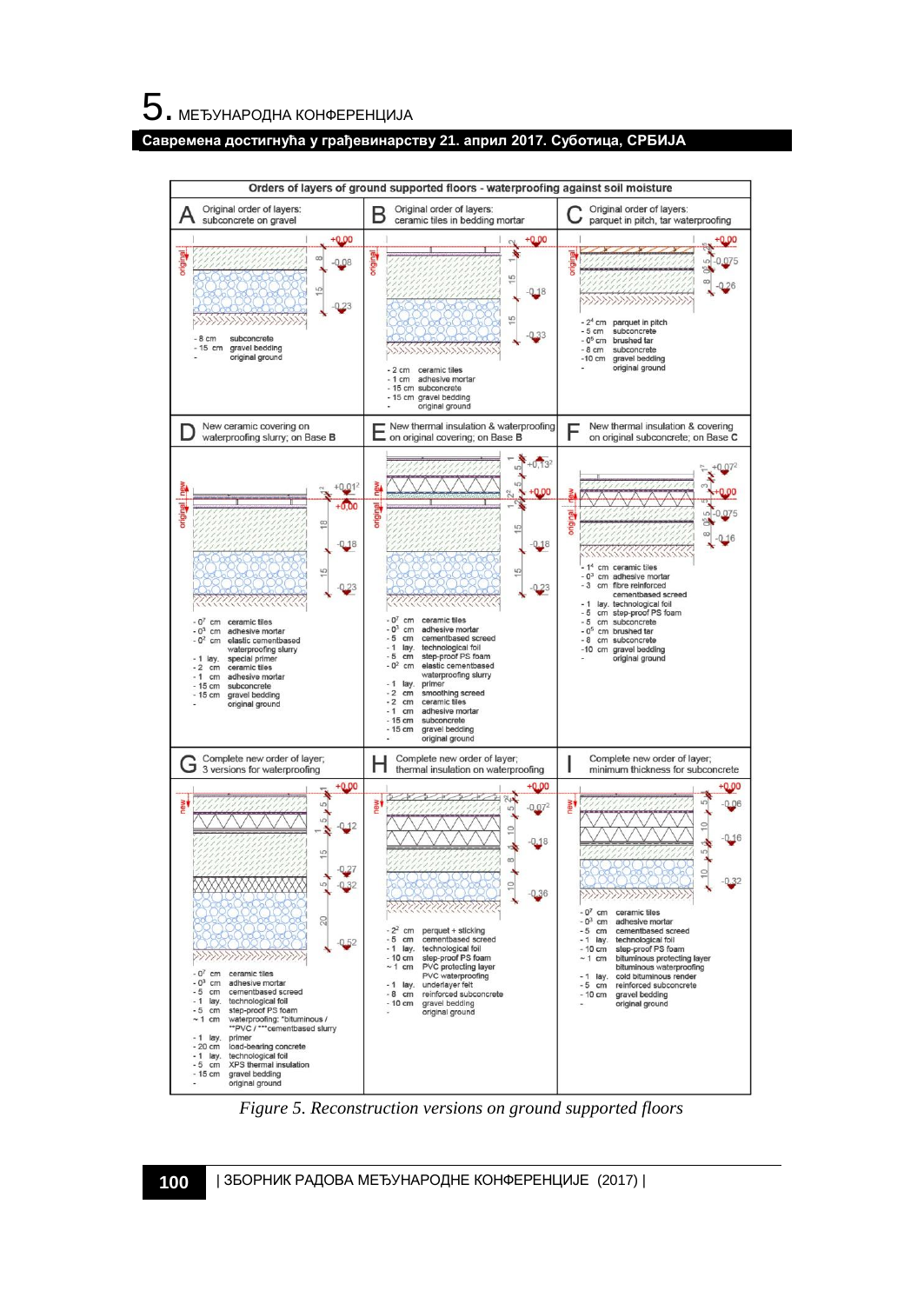#### 5 th INTERNATIONAL CONFERENCE

**Contemporary achievements in civil engineering 21. April 2017. Subotica, SERBIA**

Technology rules proposed for further consideration for the increasing of water vapour resistance are the use of a stepped-jointed XPS insulation boards, and the use of technological foils in room-width-wide, otherwise stick of laying connections. It is essential that the interior divider structures join to the wall and floor with waterproofing membrane interposing.

In Figure 5 represented orders of layers were examined concerning vapour diffusion, from which the cumulative vapour diffusion resistance values are shown in Figure 6. (data sources: [6-9]). The order of layers of Table 5. cumulative vapor diffusion resistance  $\Sigma \mathbf{R}_{v}$ [m<sup>2</sup>·h·Pa/kg] is greater at all renovated order of layer than the minimum value of vapour barrier characteristic, as the estimate limit value  $R_v > 6.67 \cdot 10^6$  [9].



*Figure 6: The cumulative vapor diffusion resistances of orders of layers visible in Table 5.*

In vapour diffusion terms traditional bituminous and PVC waterproofing dominate, but there are no limitations in renovations in applicability of the waterproofing slurry insulation regarding the choice of flooring or the function of room. It would be considered that between water vapour resistance of the floor and the wall should not be a big difference, thus the resistance of the masonry does not increase significantly because of injection. For the reduction of capillary moisture - if this is possible - an outer side gravel bedding drainage system is suggested, but specifically without plastic surface drainage boards. Through the gaps of gravel bedding likely the saturation vapor pressure of the soil can equalize into the level for the vapor pressure of free air, thus helping the masonry to dry.